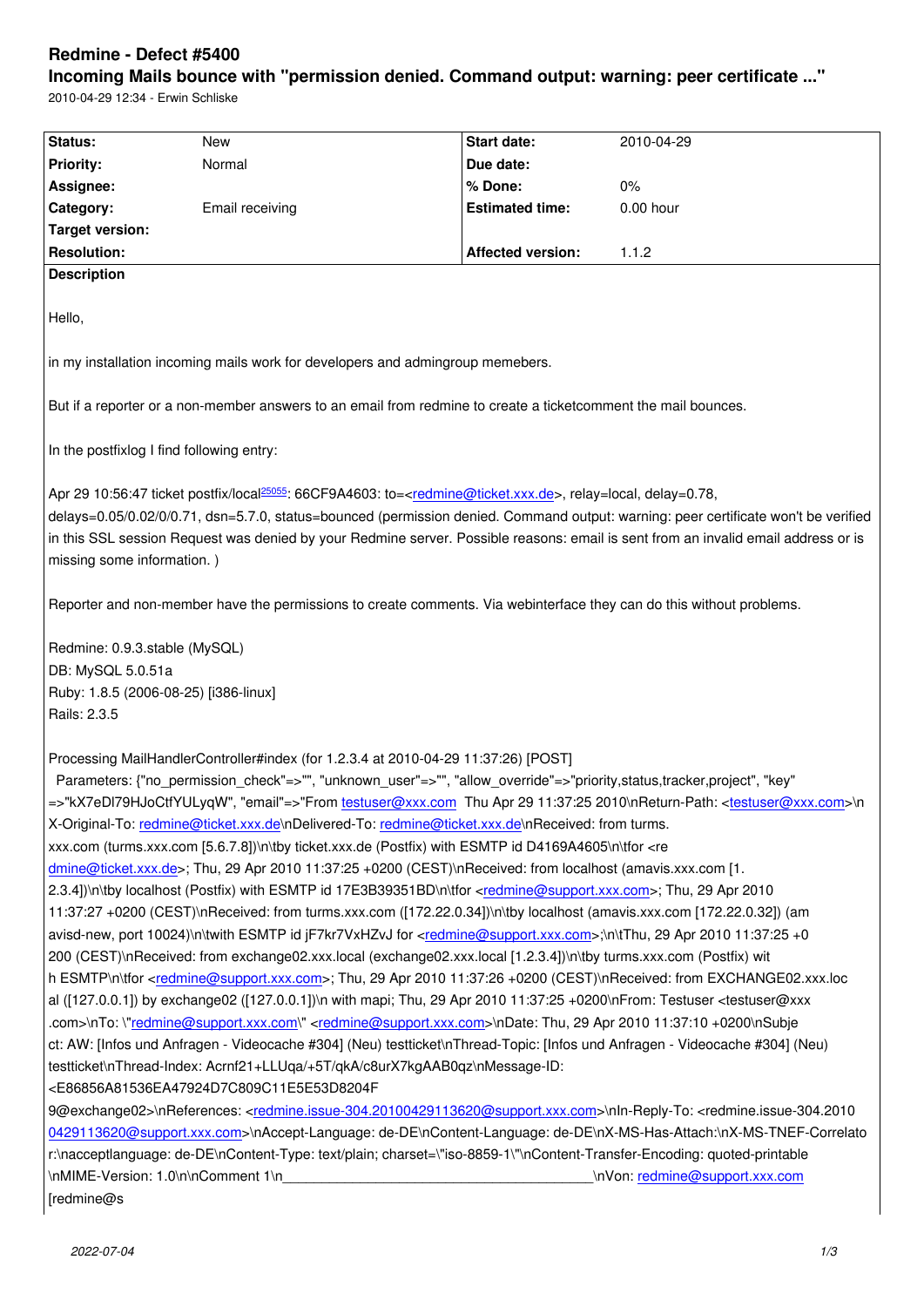testticket\n\nTicket #304 wurde erstellt by Testuser Test.\n\n----------------------------------------\nVideocache #304: testticket\nhttps://ticket.xxx.de/issues/304\n\nAutor: Testuser Test\nStatus: Neu\nPriorit=E4t: Normal\nZug /my/account\n"}

Completed in 28ms (View: 0, DB: 2) | 422 Unprocessable Entity [https://ticket.xxx.de/mail\_handler]

# **History**

# **#1 - 2011-06-23 18:34 - micah anderson**

I'm having this same problem.

For me, I can send an email to the alias from a user that is not registered, and it works perfectly. It creates the user, and creates the issue. However, when another person I work with does it, it fails:

Request was denied by your Redmine server. Possible reasons: email is sent from an invalid email address or is missing some information.

I have these things set:

--no-permission-check --unknown-user create --tracker Support --allow-override priority

and it **works** for some email accounts, but not others! Is there a way i can debug this?

# **#2 - 2011-06-23 18:34 - micah anderson**

I should mention that this is happening with 1.1.2

# **#3 - 2011-06-23 18:54 - Etienne Massip**

*- Affected version (unused) changed from 0.9.3 to 1.1.2*

*- Affected version changed from 0.9.3 to 1.1.2*

# **#4 - 2011-10-05 13:01 - Radek Antoniuk**

Please add support for noverify. http://www.5dollarwhitebox.org/drupal/node/64

# **[#5 - 2013-09-26 10:11 - Michael Nagel](http://www.5dollarwhitebox.org/drupal/node/64)**

#### **bump**

I am still seeing this regularly. Any update on this?

# Environment:

| Redmine version  | 2.3.1.stable           |  |
|------------------|------------------------|--|
| Ruby version     | $1.8.7$ (x86 64-linux) |  |
| Rails version    | 3.2.13                 |  |
| Environment      | production             |  |
| Database adapter | PostgreSQL             |  |
| Redmine plugins: |                        |  |